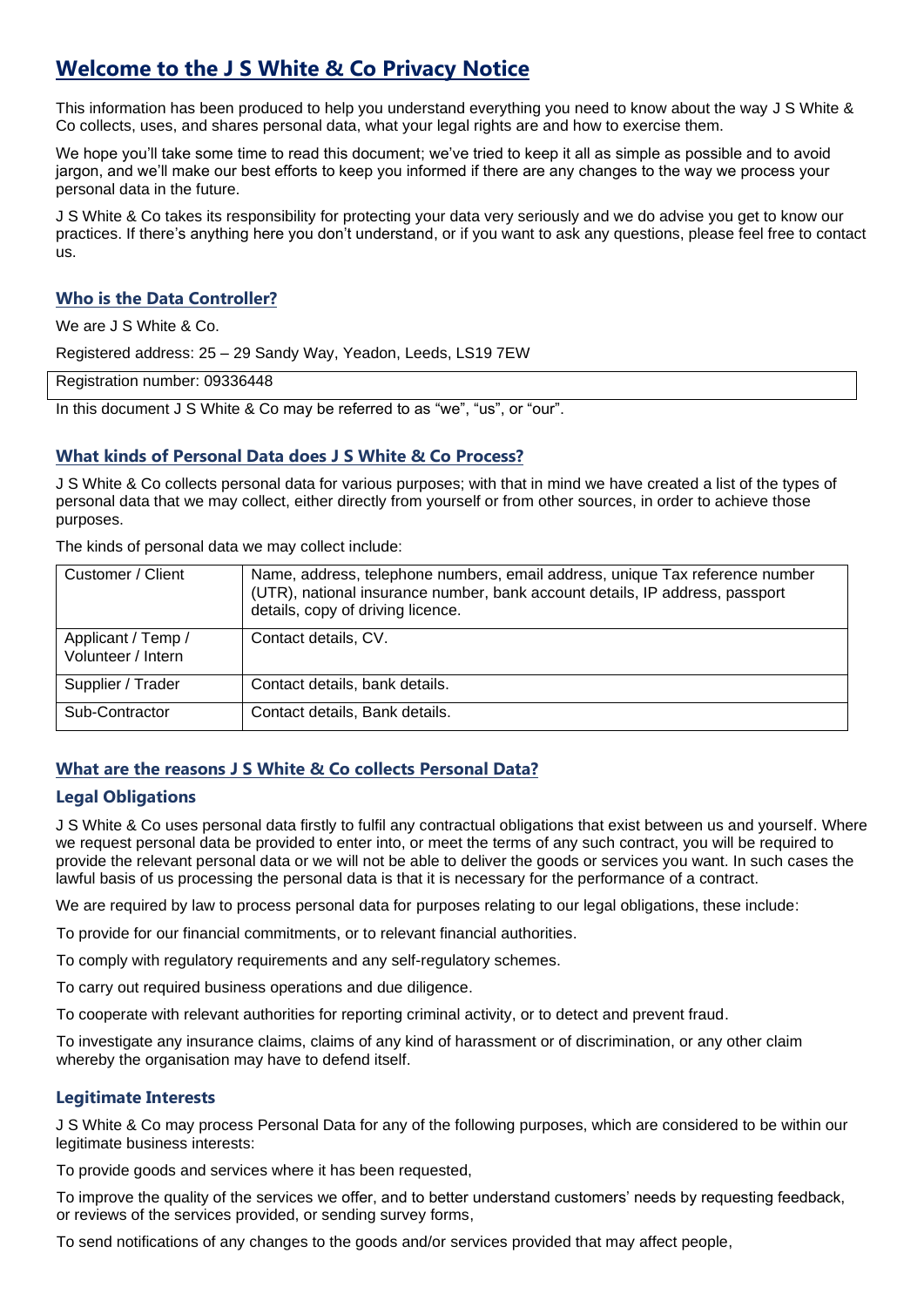To recognise when people re-engage with our organisation,

To allow the organisation to support and maintain our products in active service,

To provide reference information to third party organisations when necessary,

To improve the organisations website so content is delivered more efficiently,

To enhance the security measures in place that protect data we are responsible for,

To protect the organisations assets

#### **Where does J S White & Co obtain Personal Data from?**

We will collect personal data directly from you in various ways. This could include when you complete an online form, or if you provide the data directly to a representative of J S White & Co.

We may also gather personal data by any of the following methods:

From technical functionality that gathers data automatically from computer equipment when people visit our online platforms.

All information is gathered fron the clients themselves.

#### **Who will J S White & Co share your Personal Data with?**

To achieve the above stated purposes for which we process your personal data, we may have to share your personal data with certain third parties.

We shall make all reasonable efforts to ensure that any third-party we share your personal data with is also compliant with data protection law.

The kinds of third parties we may share your personal data with include:

Organisations where it is necessary to setup various resources.

The specific types of third-party J S White & Co may share your personal data with include:

| Mortgage Advisors | Mortgage required, proof of earnings. |
|-------------------|---------------------------------------|
|-------------------|---------------------------------------|

#### **Where will J S White & Co store your Personal Data?**

J S White & Co will not transfer your personal data to any country other than those that have been granted an adequacy decision under the General Data Protection Regulation.

We may however share your personal data with third-party organisations who then transfer the data. We shall take all reasonable measures to ensure those third parties are also compliant with data protection law.

#### **How long will J S White & Co keep your Personal Data?**

We will keep your personal data only for as long as required to achieve the purposes for which it was collected, in line with this privacy notice.

The following criteria are what determine the period for which we will keep your personal data:

Until we are no longer required to do so to comply with regulatory requirements or financial obligations.

Until we are no longer required to do so by any law we are subject to.

Until all purposes for which the data was originally gathered have become irrelevant or obsolete.

Until it has been requested that we no longer process the data and that it is erased; in some cases, where there is a remaining relevant or legal reason why we are required to keep this data, we may opt to restrict the amount of processing being conducted to what is absolute necessary rather than erase it.

Data is retained in line with HMRC ruling.

## **Your Rights, Our Responsibility**

There are several rights granted to you immediately upon providing us with your personal information; some of these are mentioned above. We'd like you to know that at J S White & Co we take your rights seriously and will always conduct ourselves in a way that is considerate of our responsibility to serve your legal rights.